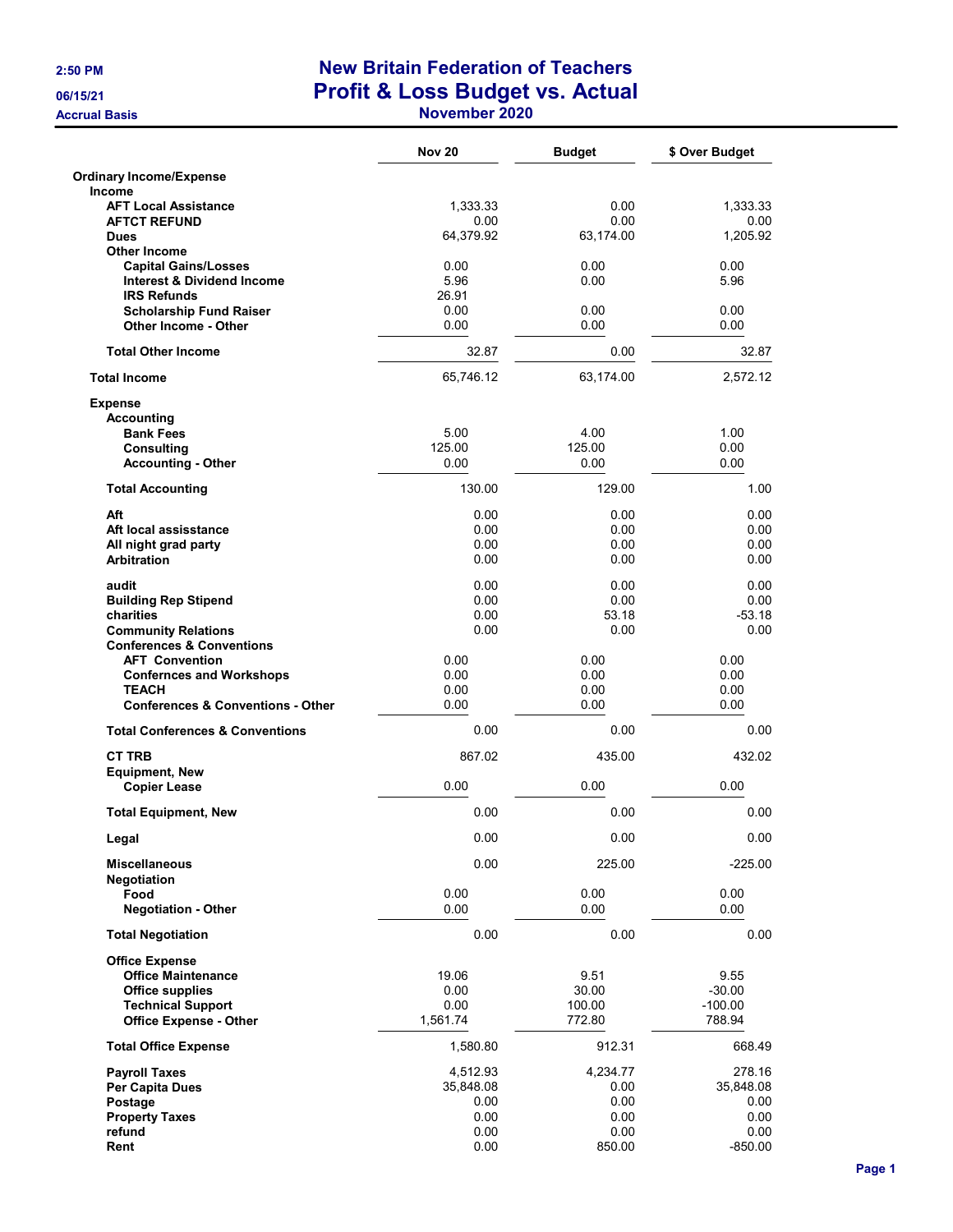## 2:50 PM New Britain Federation of Teachers 06/15/21 **Profit & Loss Budget vs. Actual** Accrual Basis **November 2020**

|                                      | <b>Nov 20</b> | <b>Budget</b> | \$ Over Budget |
|--------------------------------------|---------------|---------------|----------------|
| <b>Rep Stipend</b>                   | 0.00          | 0.00          | 0.00           |
| <b>Salaries &amp; Benefits</b>       |               |               |                |
| <b>Clerical Consulting</b>           | 0.00          | 1,164.00      | $-1,164.00$    |
| <b>Committee Chairpersons</b>        | 0.00          | 0.00          | 0.00           |
| <b>Officers' Stipends</b>            | 0.00          | 0.00          | 0.00           |
| <b>Total Salaries &amp; Benefits</b> | 0.00          | 1,164.00      | $-1,164.00$    |
| Scholarship                          | 0.00          | 0.00          | 0.00           |
| <b>Social Functions</b>              |               |               |                |
| Meetings, (Food)                     | 0.00          | 0.00          | 0.00           |
| <b>Social Functions - Other</b>      | 0.00          | 0.00          | 0.00           |
| <b>Total Social Functions</b>        | 0.00          | 0.00          | 0.00           |
| <b>Utilities</b>                     | 145.54        | 37.49         | 108.05         |
| Welfare                              | 0.00          | 0.00          | 0.00           |
| <b>Total Expense</b>                 | 43,084.37     | 8,040.75      | 35,043.62      |
| <b>Net Ordinary Income</b>           | 22,661.75     | 55,133.25     | $-32,471.50$   |
| Net Income                           | 22,661.75     | 55,133.25     | $-32,471.50$   |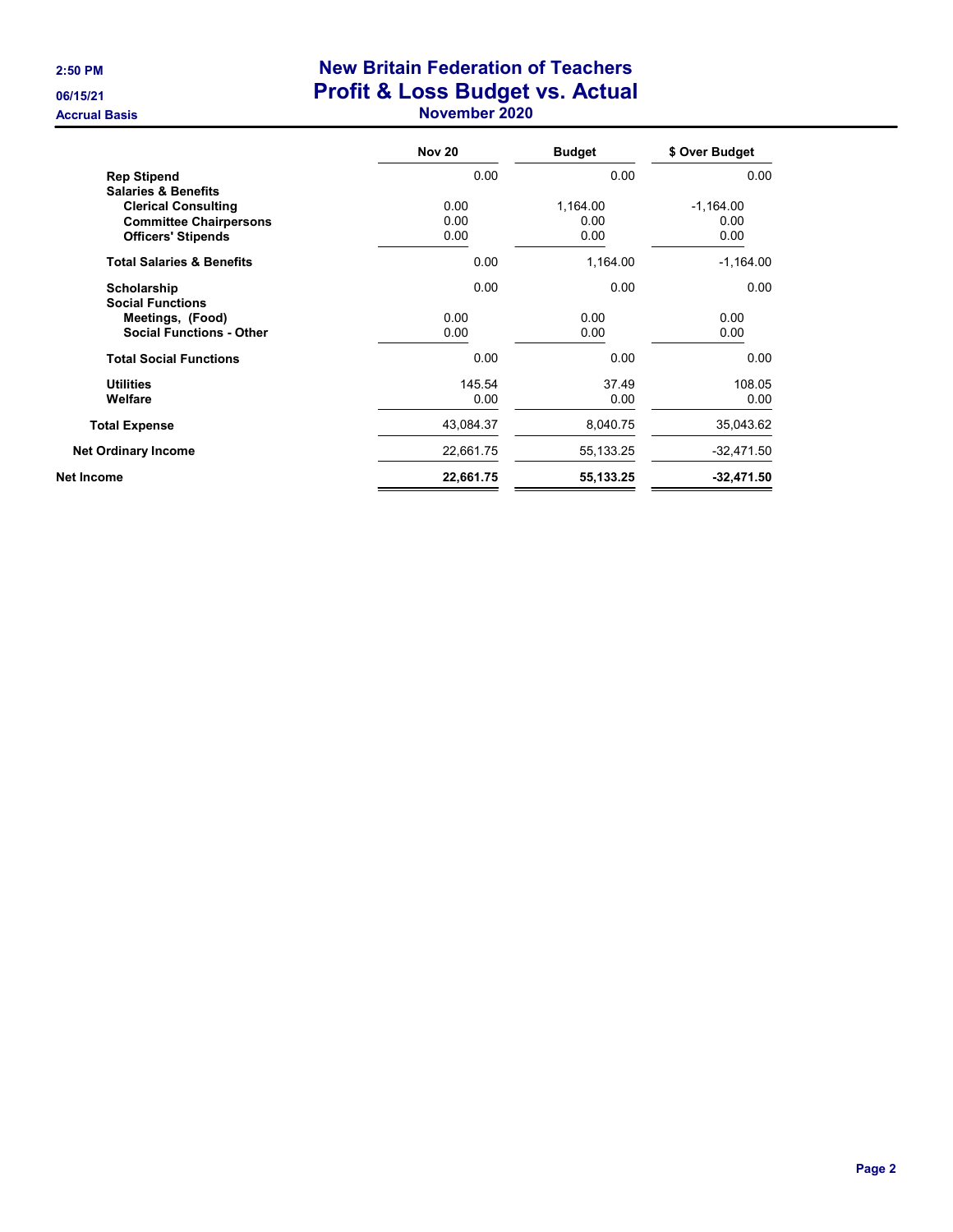## 2:50 PM New Britain Federation of Teachers 06/15/21 **Profit & Loss Budget vs. Actual**

Accrual Basis **November 2020** 

|                                                                    | % of Budget        |
|--------------------------------------------------------------------|--------------------|
| <b>Ordinary Income/Expense</b>                                     |                    |
| Income                                                             |                    |
| <b>AFT Local Assistance</b>                                        | 100.0%             |
| <b>AFTCT REFUND</b><br>Dues                                        | $0.0\%$<br>101.9%  |
| <b>Other Income</b>                                                |                    |
| <b>Capital Gains/Losses</b>                                        | 0.0%               |
| <b>Interest &amp; Dividend Income</b>                              | 100.0%             |
| <b>IRS Refunds</b>                                                 |                    |
| <b>Scholarship Fund Raiser</b><br><b>Other Income - Other</b>      | $0.0\%$<br>$0.0\%$ |
| <b>Total Other Income</b>                                          | 100.0%             |
| <b>Total Income</b>                                                | 104.1%             |
| <b>Expense</b>                                                     |                    |
| <b>Accounting</b>                                                  |                    |
| <b>Bank Fees</b>                                                   | 125.0%             |
| <b>Consulting</b>                                                  | 100.0%<br>0.0%     |
| <b>Accounting - Other</b>                                          |                    |
| <b>Total Accounting</b>                                            | 100.8%             |
| Aft                                                                | $0.0\%$            |
| Aft local assisstance                                              | $0.0\%$            |
| All night grad party<br><b>Arbitration</b>                         | $0.0\%$<br>$0.0\%$ |
| audit                                                              | $0.0\%$            |
| <b>Building Rep Stipend</b>                                        | $0.0\%$            |
| charities                                                          | $0.0\%$            |
| <b>Community Relations</b><br><b>Conferences &amp; Conventions</b> | $0.0\%$            |
| <b>AFT Convention</b>                                              | $0.0\%$            |
| <b>Confernces and Workshops</b>                                    | 0.0%               |
| TEACH                                                              | $0.0\%$            |
| <b>Conferences &amp; Conventions - Other</b>                       | $0.0\%$            |
| <b>Total Conferences &amp; Conventions</b>                         | 0.0%               |
| CT TRB                                                             | 199.3%             |
| <b>Equipment, New</b>                                              |                    |
| <b>Copier Lease</b>                                                | 0.0%               |
| <b>Total Equipment, New</b>                                        | $0.0\%$            |
| Legal                                                              | 0.0%               |
| Miscellaneous<br>Negotiation                                       | $0.0\%$            |
| Food                                                               | $0.0\%$            |
| <b>Negotiation - Other</b>                                         | $0.0\%$            |
| <b>Total Negotiation</b>                                           | $0.0\%$            |
| <b>Office Expense</b>                                              |                    |
| <b>Office Maintenance</b>                                          | 200.4%             |
| <b>Office supplies</b>                                             | $0.0\%$            |
| <b>Technical Support</b><br><b>Office Expense - Other</b>          | 0.0%<br>202.1%     |
| <b>Total Office Expense</b>                                        | 173.3%             |
| <b>Payroll Taxes</b>                                               | 106.6%             |
| Per Capita Dues                                                    | 100.0%             |
| Postage                                                            | $0.0\%$            |
| <b>Property Taxes</b>                                              | $0.0\%$            |
| refund                                                             | $0.0\%$            |
| Rent                                                               | 0.0%               |